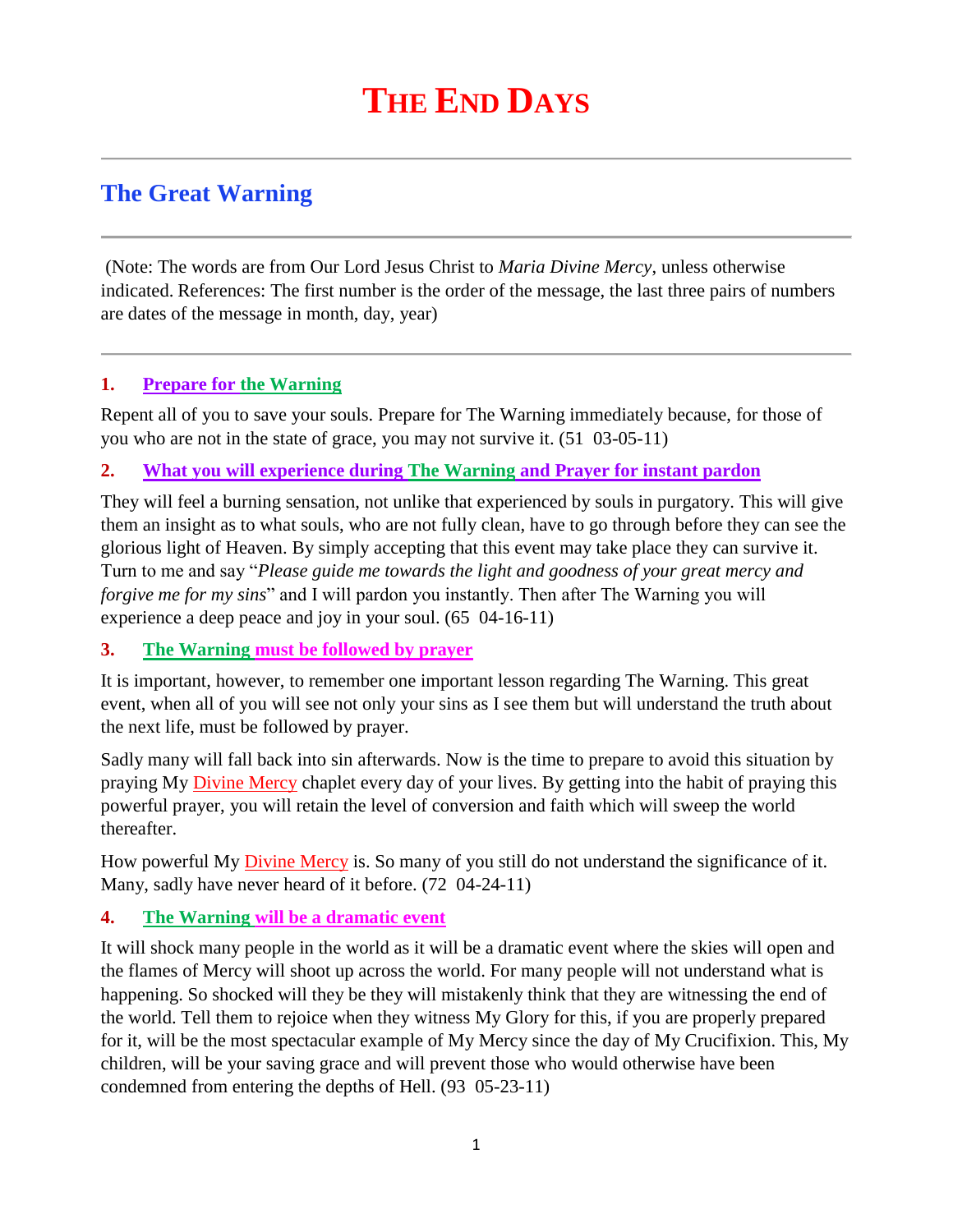# **5. You will be shown what it is like to die in mortal sin**

The Warning will be a purifying experience for all of you. It may be **unpleasant in part** especially for those in grave sin. Because for the first time ever you will be shown what it feels like when the light of God disappears from your life. Your souls will feel the abandonment felt by those who die in mortal sin. **These poor souls who left it too late** to ask God to forgive them their sins. Remember it is important that I allow all of you to feel this emptiness of soul. For only then will you finally understand that, without the light of God in your souls, you cease to feel. Your soul and body would be just empty vessels. Even sinners feel the light of God because He is present in every one of His children on earth. But when you die in mortal sin, this light no longer exists.

Prepare now for this great event. Save your souls while you can. For it will only be when the light of God leaves you that you will finally realize the empty, barren and darkness that Satan offers which is full of anguish and terror. (105 06-05-11)

### **6. [The Warning will prove that God Exists](http://www.thewarningsecondcoming.com/the-warning-will-prove-that-god-exists/)**

It is so difficult for people to understand the truth of the existence of God, the Father. To convince them of the truth of His Beloved Son's sacrifice is very difficult. (118 06-22-11)

My children will not realize the significance of this **Great Act of Mercy,** the greatest gift ever bestowed on mankind since My Crucifixion. For it will be through this gift of The Warning that **man's eyes will be finally opened to the truth of their entire existence on this earth and beyond …**Those who are alive in this world today must understand how privileged they are to be given the proof of the existence of God, the Eternal Father and I, His beloved Son, although this is beyond your comprehension. (120 06-22-11)

### **7. [Athiests and Scientists will say that The Warning](http://www.thewarningsecondcoming.com/athiests-and-scientists-will-say-that-the-warning-was-an-illusion/) was an illusion**

My children must understand that The Warning, while a great act of Mercy, is only the first phase in what will be a very difficult and challenging time for all My children. For after that, those hardened sinners and followers of Satan will deny My existence. Atheists will say it was a global illusion. Scientists will look for a logical explanation but there won't be one. Meanwhile, My followers will be torn in two. Many millions will have converted but they will be confused by the lies spread by the Evil Group, the One World deadly organization whose goal is to destroy the little people for their own financial gain. (131 07-03-11)

#### **8. [God the Father One of most urgent messages to mankind](http://www.thewarningsecondcoming.com/god-the-father-one-most-urgent-message-to-mankind/)**

Heed now this, one of the **final warnings being given to mankind**. Turn away now from the way of sin, and you will be saved. Turn away from your blind devotion to the lure of Satan and his seductive charms which attract you by means of love of oneself and of material wonders. Should you continue to desecrate this beautiful world created out of love for you in the way you do, it will not be there for you to inflict any further damage.

**I am the God of love, slow to anger**, but My patience is running out. Those who continue to maim and destroy My children through war and **control of the world's finances** know that your days are numbered. Your chance of redemption now will be your last. Should you not respond appropriately during the great gift of Mercy that is **The Warning** then you and your minions will be destroyed. (155 08-02-11)

# **9. [Do not be fearful of The Warning, await it with joy](http://www.thewarningsecondcoming.com/do-not-be-fearful-of-the-warning-await-it-with-joy/)**

I will come to each of you. You will see Me and feel Me in your heart and soul. My presence will flood your souls with the purest of love and compassion so you should be joyful. At last you will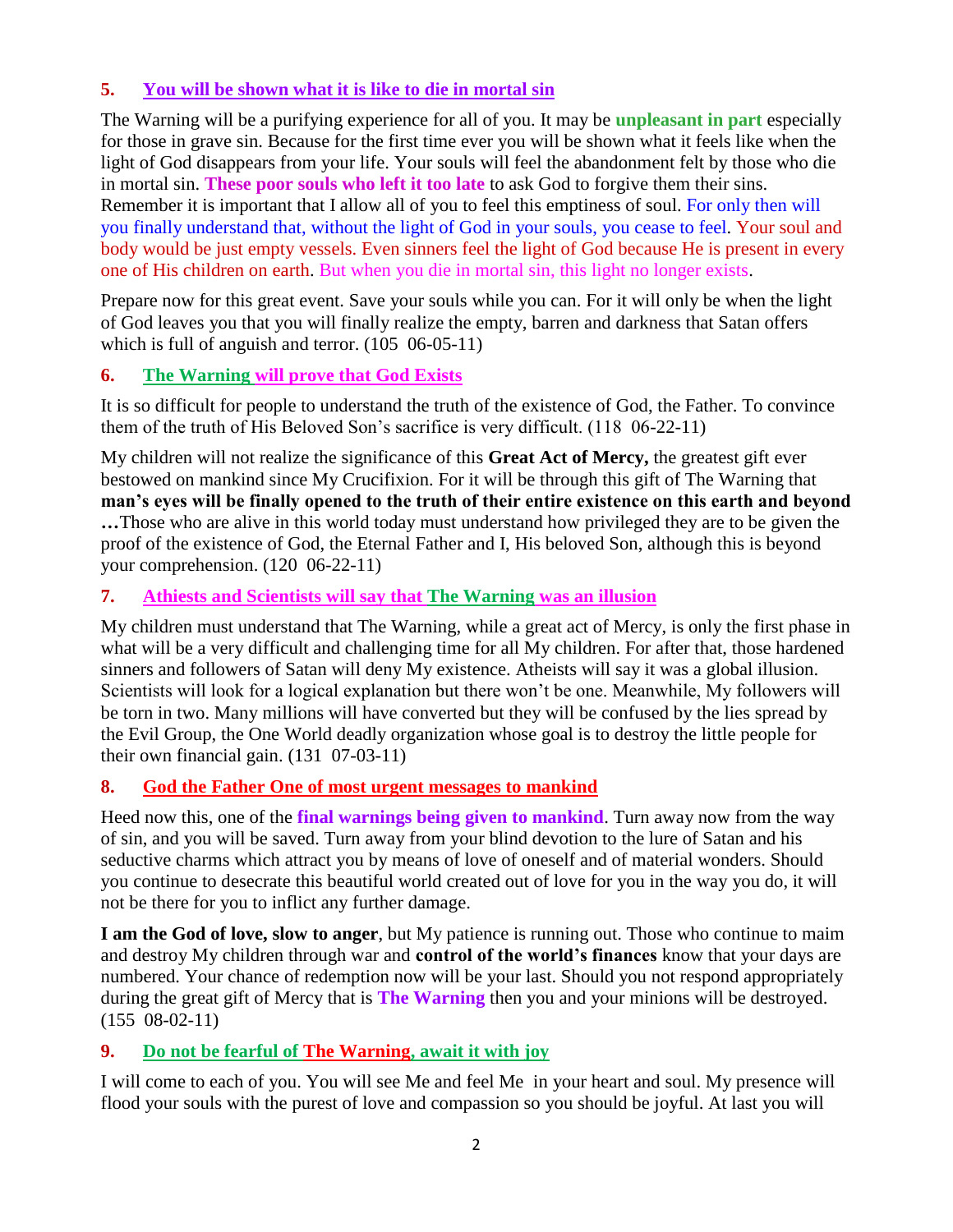see Me and your soul will be enveloped with love and excitement… For sinners and unbelievers, most of them will simply be relieved that I exist. For their witness of My Holy Presence will be the blood that is needed to flood their souls with the nourishment missing for so long. Many will suffer the torment, as I endure, when they see their sins unroll before them. Heartbroken when they see how they have offended Me, they will beg Me to forgive them… Even the most hardened sinners will fail not to be affected by this supernatural event. Children, you must ignore rumor. Ignore stories which are sensational. There is nothing to fear. The Warning must be awaited with pure joy in your hearts. (188 09-07-11)

### **10. The Aftermath of the Great Warning**

The new world, after The Warning, will be a place where love for Me and God the Father will be revered with respect. Many leaders in countries, not of the Christian faith, will pay homage to My Father. Those in places of power who control people´s finances will repent in their droves. Many more will peel back their layers of power and share with their brothers and sisters the bread that comes from God the Father. For this bread is for all and is meant to be shared equally.

Many good things will evolve as a result of the Warning. However many souls will not be strong enough in their faith. They, sadly, will go back to their old ways. Seduced by the promises of power, wealth, control and love of self, they will reject God the Father. They will know the truth, yet, it will still not be enough for them. These poor weak sinners will be a thorn in your side, children. Without your prayers their sins will cause havoc in a world which will have been recouped during its new purification. (191 09-12-11)

### **11. [Aftermath of The Warning](http://www.thewarningsecondcoming.com/aftermath-of-the-warning/)**

Be thankful that you are living in these times for millions of you will be saved who, otherwise, would never have entered the gates of Heaven.

The preparations are complete. Prepare your homes with Blessed candles and a supply of water and food to last for a couple of weeks. The aftermath will be difficult but you must not be frightened. Instead be relieved for the suffering is to be offered in thanksgiving for the eternal life which is now being afforded to My precious souls who embrace this great gift… You, My followers are surrounded with the graces you need to survive The Warning. (206 09-29-11)

#### **12. What happens during and after the Great Warning**

All sinners during and after The Warning will experience what they would were they to lose their lives. Those in sin will suffer the same **burning purification** as those souls in Purgatory who await entry to My Glorious Kingdom. Those in mortal sin will experience the deep despair and **darkness of the fires of Hell.** This suffering will not last too long and then they will taste the world that they had experienced before The Warning again. This world will be very different to the one before. For at last their eyes will be opened to the **truth of Heaven, Hell and Purgatory**. They will then have to choose which path they wish to follow. You would imagine, My daughter, that they will follow the path towards My Divine love and compassion, but that will not be the case with so many hardened sinners. So infested will they be by the false empty promises made to them by the Deceiver that they will go back to following his direction. They will fight, struggle and through the influence of the **demons unleashed by Satan, set free from the depths of Hell,** will allow their souls to be sucked into his evil plan for global domination. (207 09-29-11)

#### **13. [Hardened souls will not](http://www.thewarningsecondcoming.com/hardened-souls-will-not-find-the-warning-easy/) find The Warning easy**

Satan and his army of followers will do everything to convince you that it is not I who speaks. Satan and his demons will start tormenting you and **placing terrible doubts** in your minds. You, My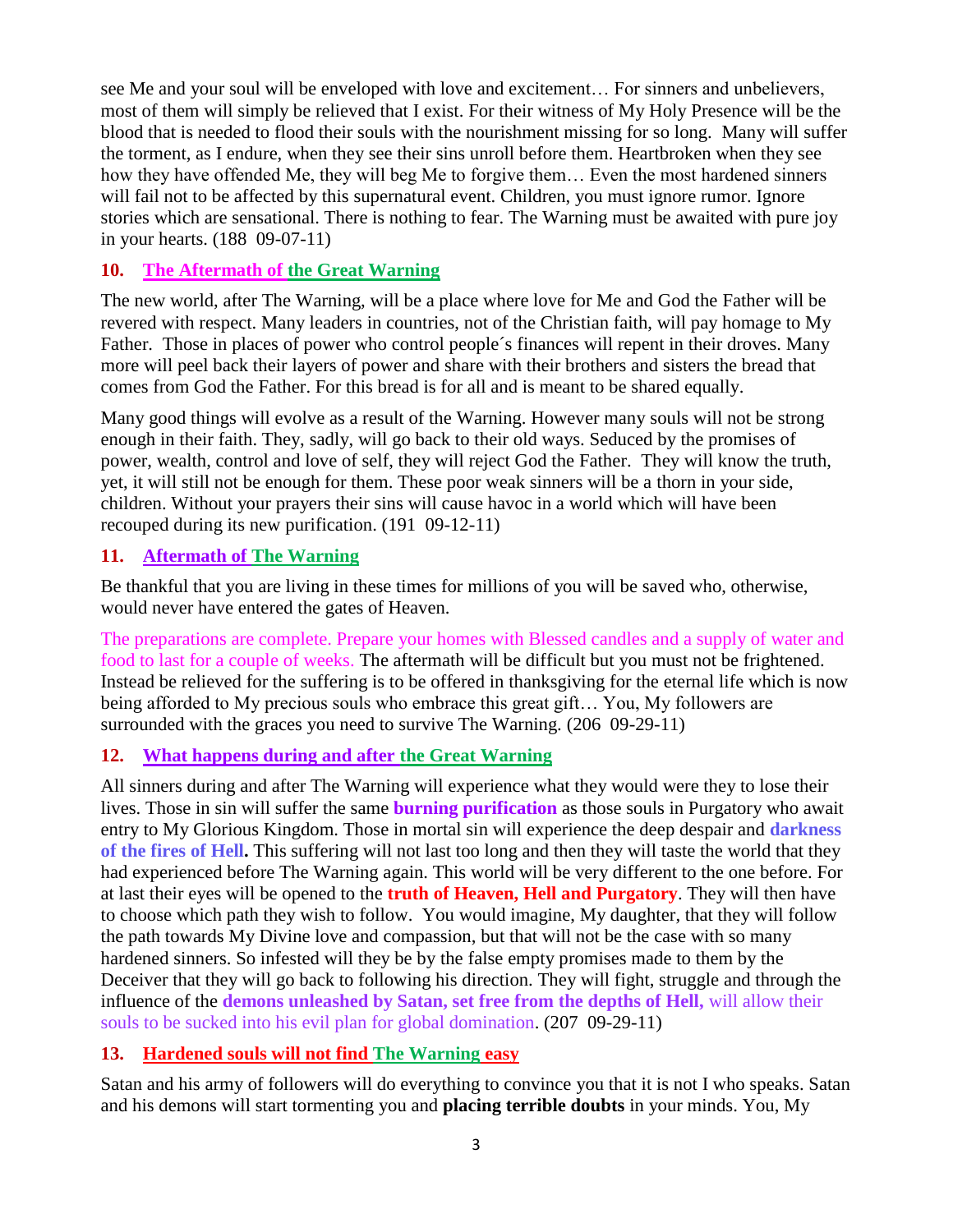children, can stop him by following My instructions. Sadly, he will twist the minds of weak souls into complete rejection of Me.

Hardened souls will not find The Warning easy. They will argue about the way they have offended Me. Even the burning fires of Hell which they will experience during The Warning will not wipe away all the doubts of My existence.

Many will spread lies about The Warning after it takes place. They, the heathen, who are slaves to Satan will create a lie which they will spread everywhere. Scientific arguments will be put forward to explain away the event. They do not want to hear the truth. (208 09-30-11)

### **14. [Rejoice when the sky explodes for you will know that I am coming](http://www.thewarningsecondcoming.com/rejoice-when-the-sky-explodes-for-you-will-know-that-i-am-coming/)**

The sun will begin to pulsate and spin in the lead up to the world as it is being prepared for The Warning.

My cross will appear first. They will be shocked but this is being given as a sign so that you can prepare your souls and ask for redemption for the sins you have committed. By doing this you will not suffer during The Warning.

Pray, pray, pray, My followers everywhere. Rejoice when the sky explodes for you will know that I am truly coming into the world. At last, mankind will not be able to deny Me. My love will radiate in every corner of the world as I try to draw in all souls everywhere. (210 10-02-11)

# **15. Heaven will rejoice when these people open their eyes to the truth during The Warning**

My child, people must **never condemn those who do not honor My Father**. They must never give up hope for those who also reject my Son. These souls are all loved with a deep tenderness by my Son who only wants to save them. (273 12-17-11)

#### **16. [Scientists will publicly deny this miracle \(the Great Warning\) has taken place](http://www.thewarningsecondcoming.com/scientists-will-publicly-deny-this-miracle-has-taken-place/)**

My rays of Mercy, which will commence with the pink skies, will flood the earth to save mankind. Not one person will be excluded. Presidents, Kings, Queens, Princes, Paupers, Celebrities, Beggars, thieves, murderers, atheists and believers in God the Father and Me, his beloved Son will all be touched by my gift.

There are only two paths. Come with Me your Divine Savior or face the fires of Hell.

I am ever merciful but there will be so little time for you to show remorse after The Warning. Many scientists and those in Satan's army will be used to publicly deny that this great miracle will have taken place. Pray for them so that this deceit does not seduce those lukewarm souls who may be tempted to turn their backs on Me yet again. (304 01-13-12)

# **17. Even The Warning [will not convert all Non-believers](http://www.thewarningsecondcoming.com/even-the-warning-will-not-convert-many-atheists/)**

Even The Warning will not convert many of them who proclaim to be atheists. Their only salvation is through the prayers and suffering of victim souls. I urge you to prayer for these souls through this **Crusade Prayer (41)** For the souls of Non-Believers. **(See the Crusade Prayers Book).** (375 03- 25-12)

### **18. [During The Warning, those who redeemed themselves in My Eyes will not suffer pain of](http://www.thewarningsecondcoming.com/during-the-warning-all-those-who-have-redeemed-themselves-in-my-eyes-will-not-suffer-the-pain-of-purgatory/)  [Purgatory](http://www.thewarningsecondcoming.com/during-the-warning-all-those-who-have-redeemed-themselves-in-my-eyes-will-not-suffer-the-pain-of-purgatory/)**

**The two stars will collide and many will be fearful.** There is nothing to fear because this is the greatest gift I bring so that not one soul is lost to the fires of Hell.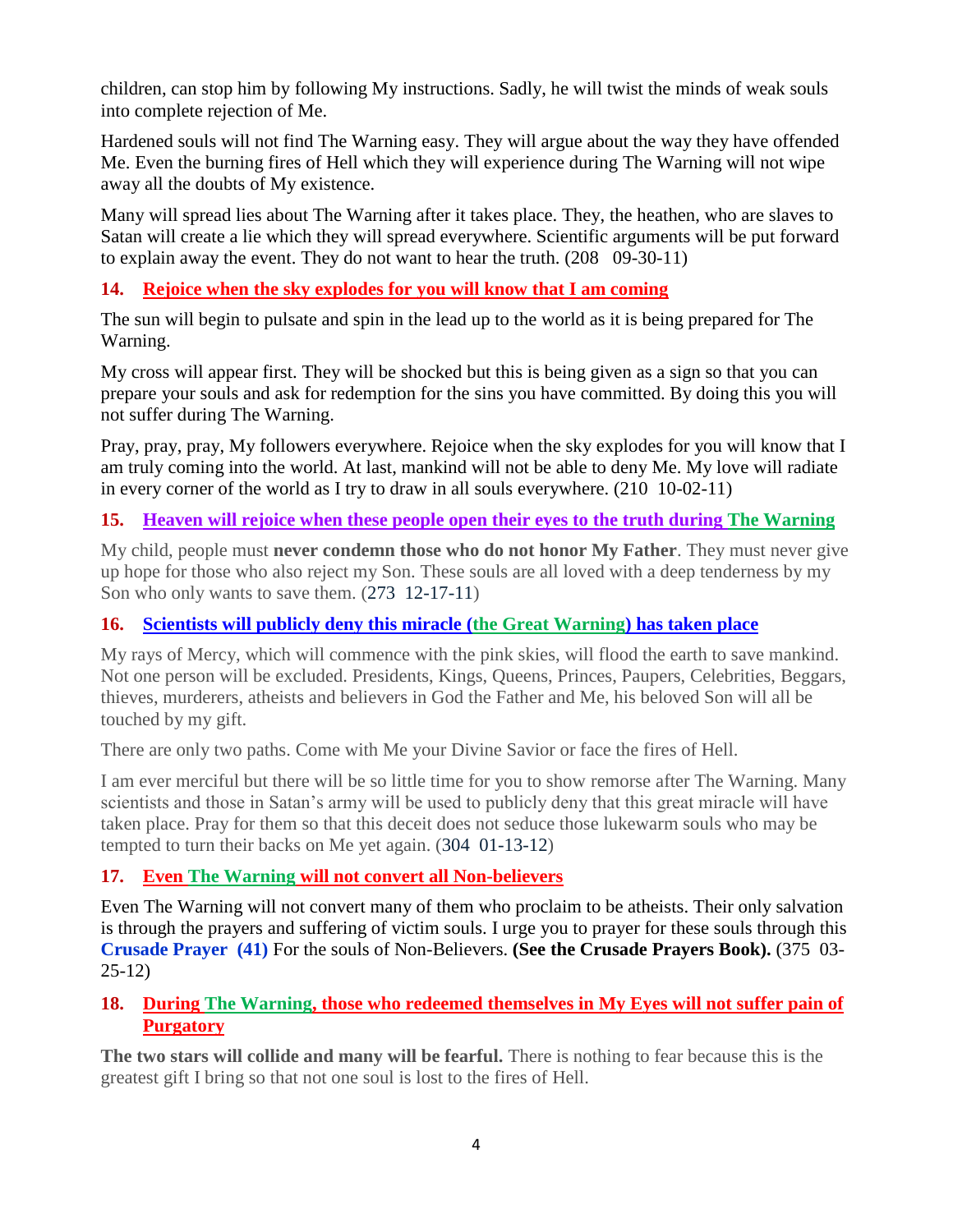**Then, My Cross, will appear in the skies and not one person will fail to notice.** Many will fall down in fear and a great shaking, like an earthquake, will be felt. Then will come the silence.

Always prepare for this day as if it were tomorrow. Seek redemption now and reveal to Me your sins. **Catholic must go to Confession. For those who are not Catholics they must recite the Crusade Prayer (24) I give to the rest of the world for My Plenary Indulgence.** 

Either way the fires of the purification and suffering will be felt by all sinners. The length of time will depend on the gravity of their sins.

Those who pull away from Me need your prayers. They will be given more time to turn back to Me and ask Me to forgive them. But that time could be as short as a day or as long as a few years. **(**434 05-24-12**)**

#### **19. Once The Warning [takes place there will be much confusion](http://www.thewarningsecondcoming.com/once-the-warning-takes-place-there-will-be-much-confusion/)**

People, everywhere, will be humbled in a way which is out of character… Many will be too distressed to go back to their place of work immediately. People in powerful positions, in governments, will question their laws… Those murderers and criminals amongst your communities will feel a terrible sorrow and despair but many will atone for their sins.

My priests and My other sacred servants will immediately know that these messages come from My Divine Lips. Then they will rise and follow My loyal followers to help Me prepare the world for My Second Coming. Some among them will know that it is I who speaks to them but will lack the courage to openly proclaim My most Holy Word. In time they will be given the graces to uphold My Sacraments when they realize that they are to be desecrated. Then they will be given the proof of these prophecies. (488 07-17-12)

# **20. The Warning [will purify God's children in preparation for My Second Coming](http://www.thewarningsecondcoming.com/the-warning-will-purify-gods-children-in-preparation-for-my-second-coming/)**

It is necessary because it will mean that many people will now seek forgiveness for their sins; who would not otherwise have done so.

The Warning is a Miracle, permitted by My Father, to ensure that as many of His children as possible can enter My New Kingdom.

Because of the apostasy and the doctrinal errors, spread by misguided sacred servants, over the last four decades, this is the only way to unite humanity quickly.

Do not reject the Truth, as it is now being given to you, for it would be akin to a sick man refusing treatment for an illness. **Without the Truth you will be ill prepared to enter My New Paradise.** (629 12-08-12)

#### **21. Soon the skies [will split and the Fire of the Holy Spirit will be upon you](http://www.thewarningsecondcoming.com/soon-the-skies-will-split-and-the-fire-of-the-holy-spirit-will-be-upon-you/)**

My Father, by whose Holy Command I speak to the world, has instructed Me to issue this warning. Prepare to face Me for soon the skies will split and the Fire of the Holy Spirit will be upon you. Those with tender hearts and whose souls are filled with love for others will be rewarded with the Gifts I will bring with Me on that day. To the others I say this. For every wicked act, word or deed you are guilty of and for the pain you have inflicted on others, you will experience the pain of your iniquities as seen through My Eyes. Because so many will be shocked when they see the state of their souls I ask that you do not fear. Simply trust in My Great Mercy. I am coming not to punish or judge you but to awaken within you the love that you have lost for Me… Come, all of you, the time **for God's Intervention** is close and those who prepare their souls, through the act of reconciliation and Confession, will be spared the pain of purification. (1,318 02-04-15)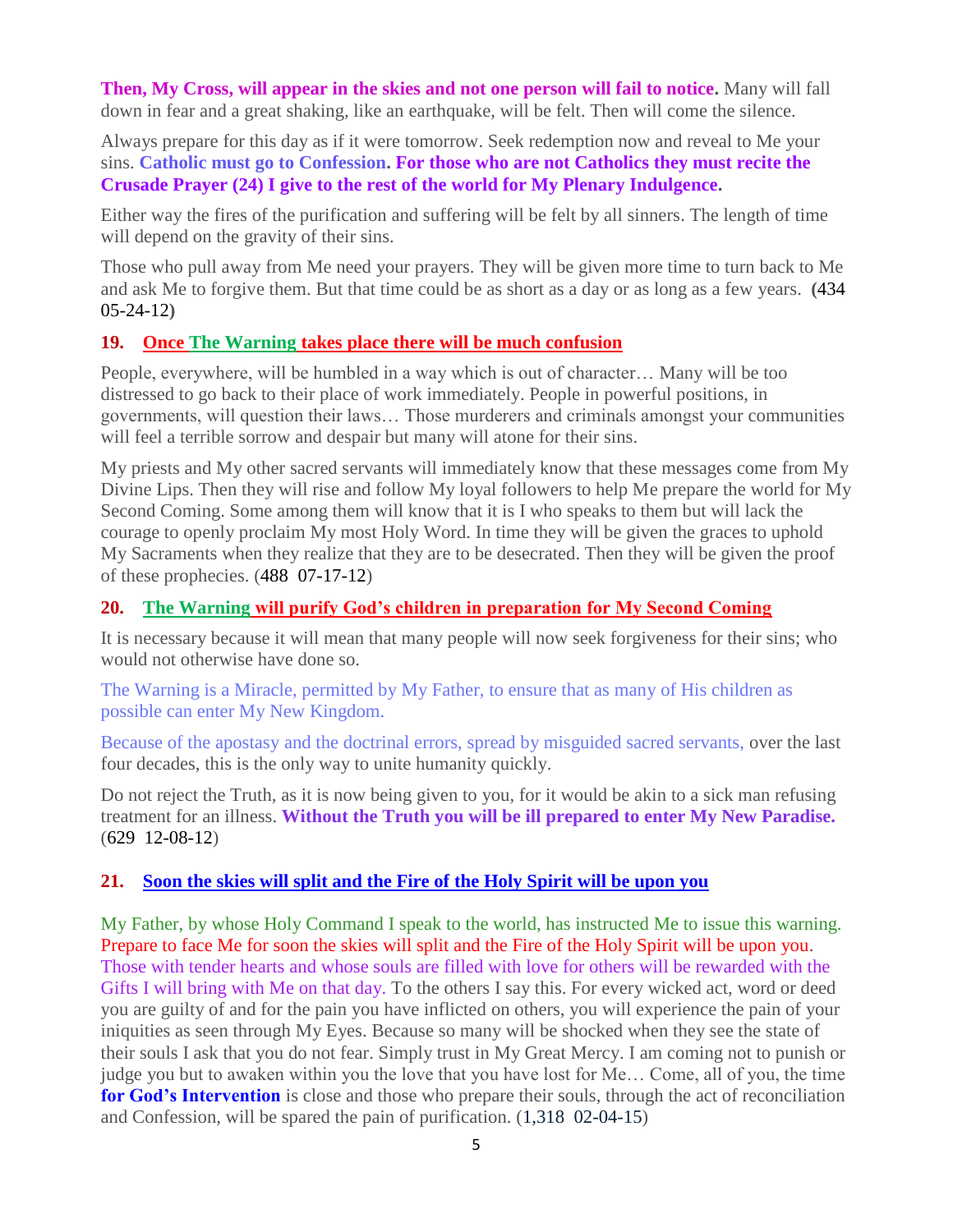#### **22. [The Fire of the Holy Spirit will be felt in the hearts of everyone](http://www.thewarningsecondcoming.com/the-fire-of-the-holy-spirit-will-be-felt-in-the-hearts-of-everyone/)**

For those who are in a state of grace, it will be a feeling of joy, love and compassion for Me, your Jesus.

For those in a state of venial sin, you will feel the pain of Purgatory, but you will soon be purified and then you will feel a deep peace and love within your hearts for Me.

For those of you in mortal sin, you will experience the wretchedness and pain as if you have been plunged into the fires of Hell. Some of you, in this state of sin, will beg for My forgiveness and favor to stop your internal suffering. This I will grant to you if you can find true remorse in your heart and accept that your sins cause Me grievous hurt and pain for they insult God.

Then there will be those poor unfortunate souls who will spit at Me, fight with Me and then turn their backs. The terror, they will feel, will be because their souls are infested by Satan.

They will not be able to stand the pain when they witness My Light and they will run into the embrace of the Evil One whose darkness brings them comfort.

Finally there will be those who will die instantly because of the shock they will experience. Please pray for these souls every day, for your prayers will gain for them entrance to My Kingdom. (630 12-09-12)

- **23. This Great Illumination of Conscience [will take place after My Holy Vicar has left Rome](http://www.thewarningsecondcoming.com/this-great-illumination-of-conscience-will-take-place-after-my-holy-vicar-has-left-rome/)** (707 02-20-13)
- **24. [God the Father: I, your beloved Father, have set the day for The Warning at last. Only I](http://www.thewarningsecondcoming.com/god-the-father-i-your-beloved-father-have-set-the-day-for-the-warning-at-last-only-i-know-of-this-date/)  [know of this date](http://www.thewarningsecondcoming.com/god-the-father-i-your-beloved-father-have-set-the-day-for-the-warning-at-last-only-i-know-of-this-date/)**

#### **Only I know the date of the Great Day when My Son will return to claim the Kingdom I promised Him.**

The day of The Warning, given to you as a great Gift, will divide humanity into two halves. The first half will accept My Son's great Mercy. The other half will hide and run. They will believe that they will have the power to withstand God's intervention to save them. What they do not know is that I will pursue them right up to the Last Day to save them from the final horror, from which there is no return. (746 04-01-13)

### **25. [The time for the comet to appear, of which I spoke, when people will believe that there](http://www.thewarningsecondcoming.com/the-time-for-the-comet-to-appear-of-which-i-spoke-when-people-will-believe-that-there-are-two-suns-is-close/)  [are two suns, is close](http://www.thewarningsecondcoming.com/the-time-for-the-comet-to-appear-of-which-i-spoke-when-people-will-believe-that-there-are-two-suns-is-close/)**

Soon the wondrous spectacle will be seen by humanity, and there will be heard the sound of thunder, and it will seem that the two suns will collide.

**My Rays of Mercy will fall on every human soul**, including those who will be blinded by the Light, so dark are their souls. When the sound of thunder is heard, a quiet calm will then descend over the earth and the stillness will be deafening. No sound will be heard – only the sound of My Voice imprinted on the souls of the wretched.

I will be like a ray of sun, which will make every single fault, every sin and cry of despair, become clearly visible in the eyes of the sinner.

There will be wailing and a deep sense of sorrow felt within the hearts of men, as they come face to face with the state of their souls. **All will remain still for fifteen minutes**, and then life will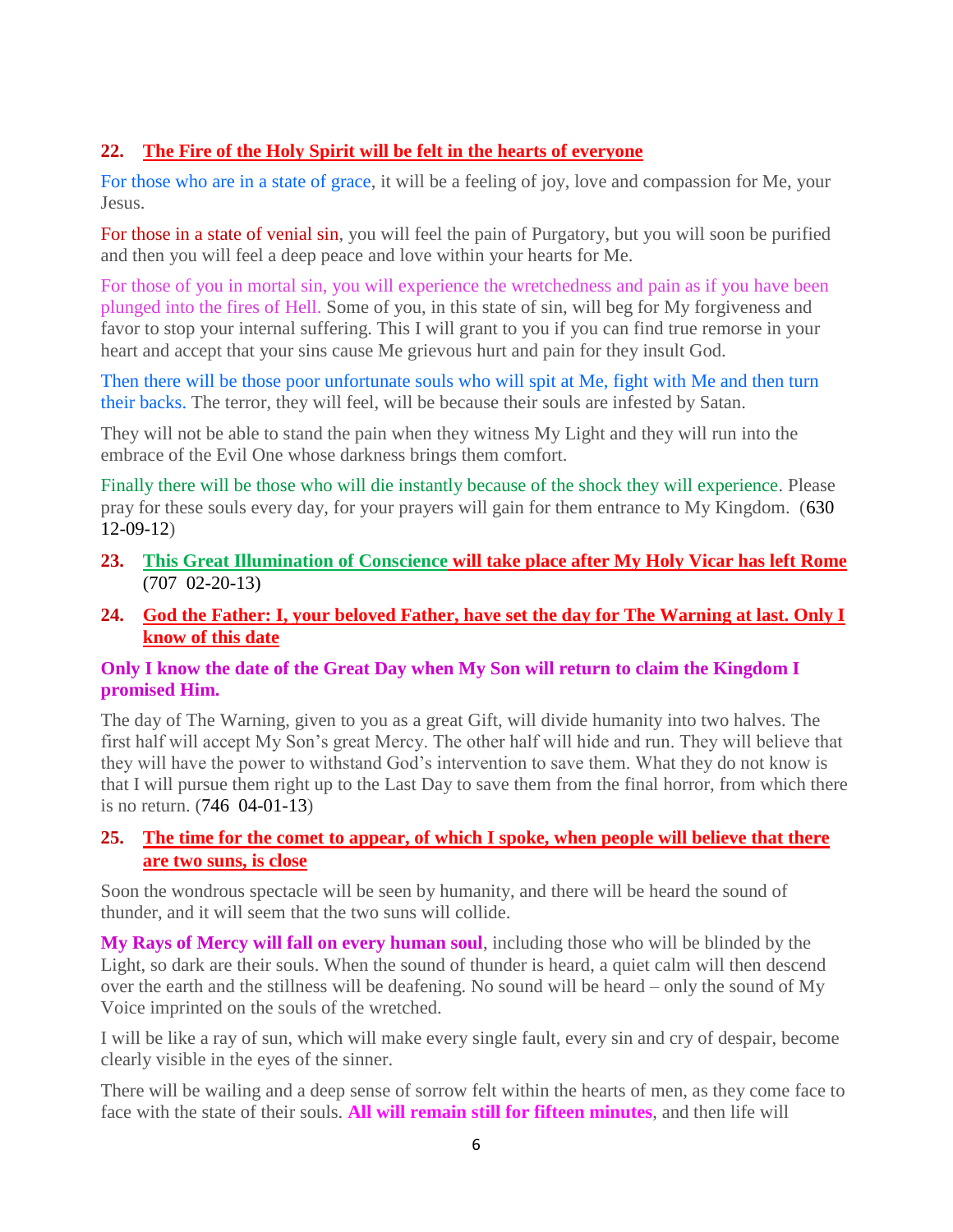become like before, as if this miracle did not happen. In those, whose souls were touched by the Truth, life cannot, nor will it ever be the same again. They will then follow Me, My Teachings and they will convert in billions.

**My Messages will become their daily food and along with My Most Holy Eucharist, they will need nothing more.** So strong will they become that nothing will stand in their way, nothing will intimidate them, or slow them down, as they march in My remnant army towards My New Paradise.

The others will be told that The Warning was caused by a disruption in the earth's atmosphere and it will be easily explained away. But it will be a lie, for they do not want to acknowledge the Existence of God. If they were to do this, they would not be able to complete their plan to deceive the world into accepting the empty promises of the Antichrist. (752 04-06-13)

### **26. [I may be their only true friend, their only salvation, but many of them will ignore My](http://www.thewarningsecondcoming.com/i-may-be-their-only-true-friend-their-only-salvation-but-many-of-them-will-ignore-my-warnings/)  [Warnings](http://www.thewarningsecondcoming.com/i-may-be-their-only-true-friend-their-only-salvation-but-many-of-them-will-ignore-my-warnings/)**

Even those who hear My Voice will ignore Me and dismiss My Words as heresy. They will not recognize the times they live in and will only realize the Truth during The Warning. By then, many of them will have cursed Me and removed themselves so far beyond Me that I will not be able to reach into their hearts or save their souls.

Do not underestimate the hatred which the Devil has for Me. He betrayed My Father terribly, but he detests Me. This means that he hates My Church and it will be between My Church on Earth and the demons sent by Satan that the final battle will take place. (935 10-18-13)

### **27. [You will stand before Me alone –](http://www.thewarningsecondcoming.com/you-will-stand-before-me-alone-with-no-one-next-to-you/) with no one next to you**

I will show you your soul. You will see every stain upon it. You will relive the sin and then I will give you the time to ask Me to show you My Mercy. Not because you are entitled to My Mercy – but only because I decide to give you this Gift.

My Day will dawn, unexpectedly, through the signs which will be shown to you in advance. (964 11-15-13)

#### **28. [Billions will convert and recognize God, the Triune God, for the first time](http://www.thewarningsecondcoming.com/billions-will-convert-and-recognise-god-the-triune-god-for-the-first-time/)**

Everyone, no matter who they are, will experience this unique revelation of Mine, blessed by the Authority of My Father. The Illumination of Conscience will bring with it much pain, because the sorrow lost souls will experience will be such that they will not be able to withstand the shock. Many will faint and collapse, overcome with grief… These people will then know what is expected of them and they will suffer penance for some time, after the Great Event.

Billions will convert and recognize God, the Triune God, for the first time and they will be grateful for the proof which they will be given as to the Existence of their Creator. Some will simply cower from My Light and this will bring them incredible pain and they will hide and turn their backs without a shred of remorse in their souls. They will deny My Intervention. Then the rest will rejoice, when they experience My Rays of Mercy, for these souls will be so thankful to witness My Presence that they will gravitate towards My Light with ease and with a longing for My Presence, which will be beyond their grasp, as this will not be the time for the Gates to My New Paradise to be opened.

**Then the enemies of God will deny The Warning ever happened and they will fool millions into believing that it was a cosmic event,** when the light of the sun overtook the whole of the planet by a one-off event, caused by the movement of the Earth on its axis**. Nothing could be further from the Truth**. And, while they will put forth all these causes, they will deny that God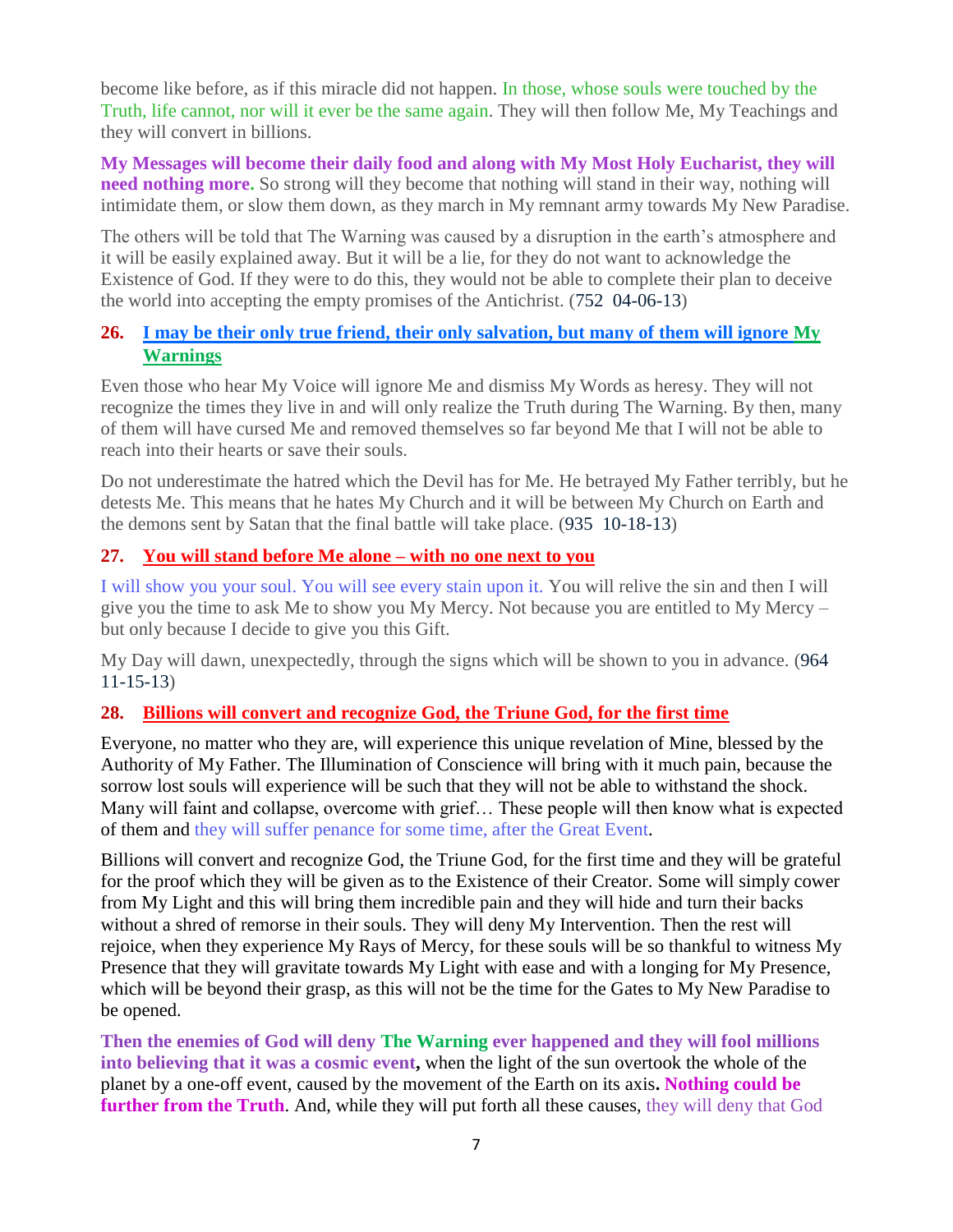Exists and lead many away from Me. Sadly, many will not come back to Me and only with God's Interventions, when He will be forced to punish His enemies, in order to bring them back to their senses, can souls be purified. (965 11-16-13)

### **29. Mother of Salvation: After The Warning [will come a great desire to give glory to God](http://www.thewarningsecondcoming.com/mother-of-salvation-after-the-warning-will-come-a-great-desire-to-give-glory-to-god-2/)**

**Many people, who do not practice any religion, will be unable to ignore the Intervention in the world by my Son, Jesus Christ.** They will be overcome and unable to comprehend, at first, the extraordinary spiritual experience they will feel, in every fiber of their hearts and souls**.** What a joy The Warning will be for many people, as it will bring with it the proof of my Son's Existence. With this Gift, many will be filled with a peace they will have never felt before, as well as a great longing to be in the company of Jesus.

While all doubts about the Existence of my Son will flee from the minds of those who are blind to the Truth of the Word of God – for many, they will need spiritual direction once the Truth of The Warning is revealed. After The Warning will come a great desire to give glory to God. This will be a period of great trials; because the enemies of God will do everything possible to convince the world that The Warning – the Illumination of Conscience – did not take place. (1,065 03-09-14)

# **30. [The Day when I come in My Divine Mercy will be the day of enlightenment](http://www.thewarningsecondcoming.com/the-day-when-i-come-in-my-divine-mercy-will-be-the-day-of-enlightenment/)**

The Day when I come in My Divine Mercy will be the day of enlightenment. You will know immediately that I have taken you into a time of complete abandonment, when nothing you have done can be hidden from you. For every act of weakness on your part, you will feel the pain of My Suffering, which will become your own. The remorse you will feel will only be as strong as the faith you have in Me. So many of you will realize what you need to do to gain My Acceptance. However some of you will deny the Illumination of Conscience because of the distance you have placed between us.

To the proud and the arrogant among you, who will hide your faces from Me during The Warning, I have this to say. Do not be afraid for you are Mine. Because you are a child of God, created in His Image, I will show you great Mercy. Fear not the one who loves you – fear only the one who despises you for he, the Evil One, is your greatest enemy. Reject Me and you will become enslaved by My greatest Adversary, but if you reject him, My Power will encompass you, protect you and bring you safely into My Kingdom. (1,290 12-23-14)

# **31. [God the Most High: My Power exceeds all that is of this world and beyond it](http://www.thewarningsecondcoming.com/god-the-most-high-my-power-exceeds-all-that-is-of-this-world-and-beyond-it/)**

Come, My children, and accept My Word, for it is eternal and nothing will destroy it. My adversary seethes with anger at this time, because he knows that the world will be rid of his influence and he will unleash terrible hardships upon those souls he desires to deny the Gift of Eternal Life. You will be tested beyond endurance in your faith in the Most Holy Blessed Trinity, and many of you will fall. True faith requires real trust and unless you trust in the promises made by My Son, you will become separated from Him.

Every single child of Mine will be given the proof of My Existence shortly. When this sign is given, do not doubt it, for it is to bring you into My Refuge that I bequeath to you.

Many signs have been given to the world of My Existence and now I bring you much more. Fear not, for I will pursue every soul and there is not one amongst you that I do not love with a tender Heart. I love My enemies, including those who torture Me with their wickedness. But, soon, the Gift I will bring them will awaken a dormant love for their Creator within their hearts. Their love and My Divine Love, combined, will defeat evil. I will wipe away all their fears and tears.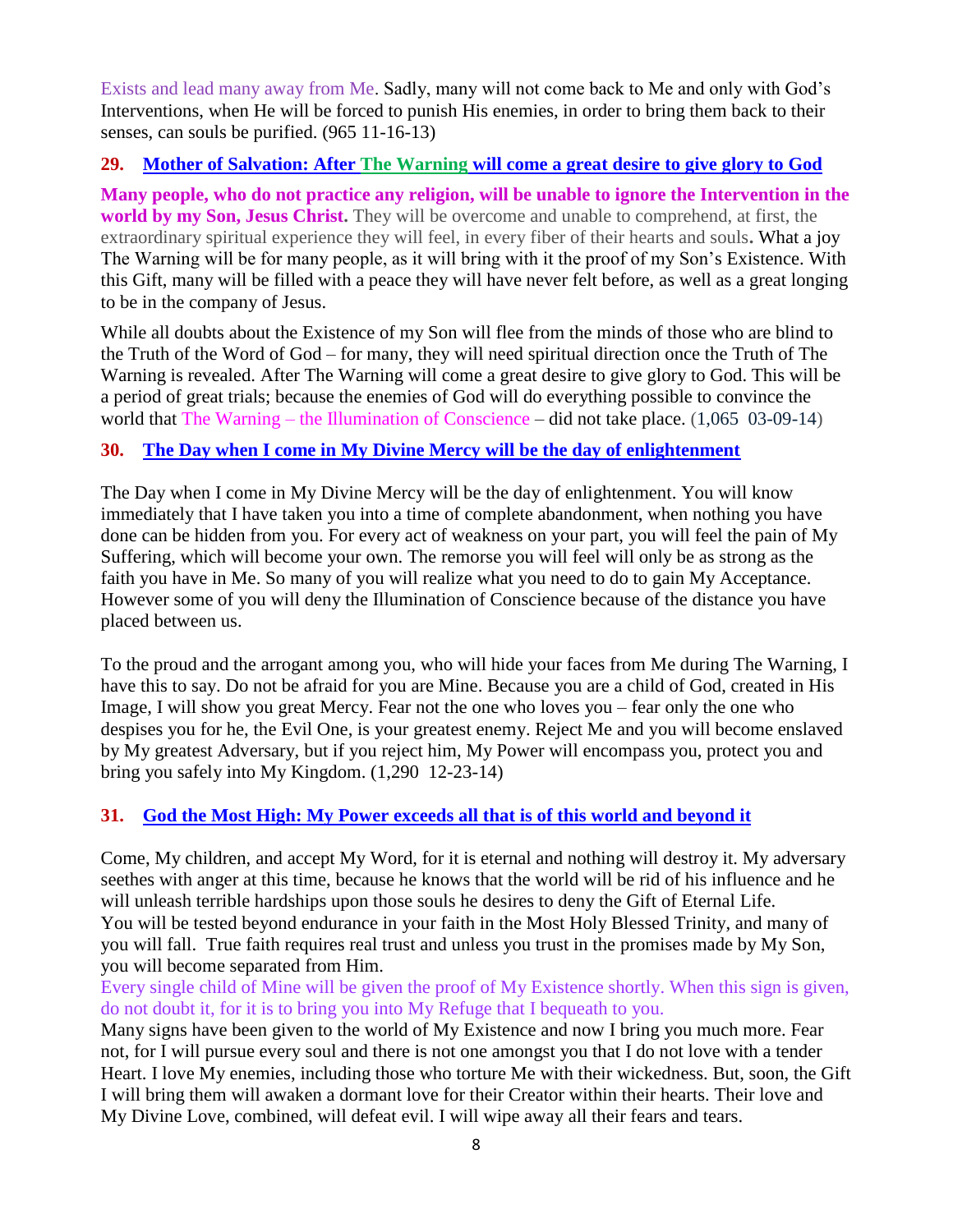You, My dear children, will be given this Gift when you are least expecting it. For that time is drawing nearer and the face of the world will be changed forever and for the good of all. (1,304 01- 10-15)

#### **32. [The Warning will help the world to fight the greatest apostasy of all time](http://www.thewarningsecondcoming.com/the-warning-will-help-the-world-to-fight-the-greatest-apostasy-of-all-time/)**

By turning to Me during this 15 minutes of complete solitude, and asking Me to pardon you, you will be filled with the Gift of the Holy Spirit. Then you must prepare to fight to help others fulfil their glorious future.

While The Warning will ignite the faith of the faithful and convert many, there will be a great number of people, including priests and senior members of the [clergy,](http://www.enddays.net/the-warning-will-help-the-world-to-fight-the-greatest-apostasy-of-all-time/) who will deny it took place. They will lead many away from Me and for that they will be judged harshly. The **Illumination of Conscience** will bring with it a great outpouring of love for those whose names are contained in the Book of Life. These are the people – and they include many unbelievers – who will convert and who will fight to save their brothers and sisters.

All of these events will come soon and, when the [prophecies](http://www.enddays.net/the-warning-will-help-the-world-to-fight-the-greatest-apostasy-of-all-time/) given to man from the beginning unfold, they will make perfect sense. Many of the prophecies given in the Book of [Revelation](http://www.enddays.net/the-warning-will-help-the-world-to-fight-the-greatest-apostasy-of-all-time/) were written in a way so that people would understand them through the use of symbols. The reality is different, but know this. The Intervention by Me will change the world forever. After that, those who are for Me and who love Me will help Me to bring Eternal Life to billions. (1,310 01-20-15)

#### **33. [God the Father: I will embrace every person, race, creed and religion](http://www.thewarningsecondcoming.com/god-the-father-i-will-embrace-every-person-race-creed-and-religion/)**

**My Intervention** to open the eyes of My children to the Love of My beloved Son, Jesus Christ, is drawing closer.

I love all of My children and I will call every man, woman and child over the age of seven years, into the Light of My Son's Mercy. Prepare for **My Intervention** for it is sooner than you think and be thankful for this Great Gift. The spiritual warfare you are witnessing in the world is manifested on earth and the battle will arise between My enemies, who try to silence all those who refuse to be drawn into falsities, and those who do not betray My Son.

When the Hand of My Justice falls, it will test the faith of all those who say they are for My Son, and only those who are willing to follow the Cross will remain strong enough to proclaim the Truth. Soon the cobwebs will be drawn back and the full extent of your inheritance will be made known to you. My Enemies will, for the most part, reject this Intervention and they will fight to the bitter end to deny Jesus Christ… I, your beloved Father, Creator of all that is and will be, beg that you do not squander your birthright. If you do, you will be devoured by Satan who is merciless as much as he is a liar, deceiver and accuser. You are being given a Gift that no generation before you has been accorded and you must pray that you will be given the Graces to accept My Favor. (1,314 01-25- 2015)

#### **34. [Put down your armor, for it will be crushed into tiny pieces](http://www.thewarningsecondcoming.com/put-down-your-armour-for-it-will-be-crushed-into-tiny-pieces/)**

#### My enemies may scorn My Word – the Truth – but the day will come when they will hang their heads in shame and remorse when they stand before Me.

In the days of Noah, he and those chosen to help him to prepare for the Justice of God, were ridiculed. They were sneered at, persecuted and every attempt was made to discredit the instructions given to Noah by God. Obedient to the last, Noah begged for mercy for their souls. He urged them to seek refuge with him but he was ignored. And so it will be up to the Great Day of the Lord. Only a remnant will be ready to greet Me along with all those, who will find it in their hearts to accept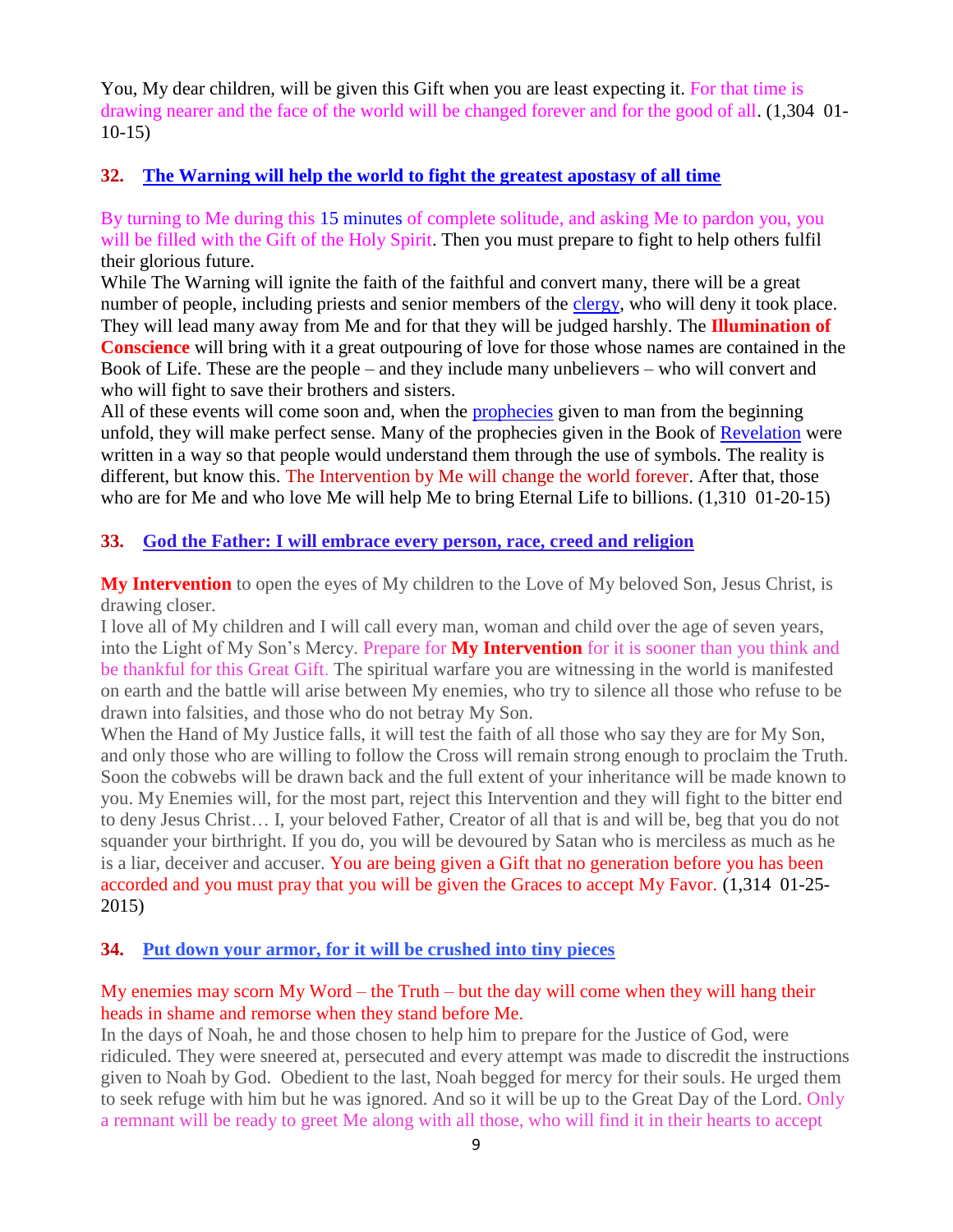My Mercy, during **the Warning**… All those with warm and tender hearts, and a meekness of soul, will be drawn into My Arms, no matter what faith or creed they follow, for they are of Me. Those who do not know the Word of God will be shown great mercy and those who convert during **the Warning** will also dwell in My Arms. I will reach out to all souls, whose hearts are warm and who show love and mercy to their brothers and sisters.

The greatest battle will be when I reach out to the arrogant and proud, who lack true love and who are without a generous spirit. It is for these souls that I urge your prayers. But, it will be for those who have sold their souls to the Devil, in the full knowledge of what they have done, that I ask you to beg for My Mercy the most. They will not come to Me, on their own accord, and so it will only be through the suffering of chosen souls, who have consecrated themselves to Me, and your own offerings, that they can be saved. Please recite this prayer to save all sinners: *Crusade Prayer (169) For the salvation of those who reject Christ.* (See the Crusade Prayers booklet) (1,223 10-02-14)

#### **35. [When love diminishes, God is diminished in your lives](http://www.thewarningsecondcoming.com/when-love-diminishes-god-is-diminished-in-your-lives/)**

**For those who may once have loved Me, and who no longer believe in Me, their hearts will turn to stone.** When you turn your back on love for one another, you will become barren and restless. Your lack of love will lead you into accepting every kind of practice, which is abhorrent to Me. Everything that I stand for will be dismissed by you. All life, given to humanity, by the Power of God, will be tampered with and, in many cases, destroyed by you. Your respect for God's Laws and human life no longer mean anything. Your attachment to all earthly things, and the worldly goods they yield, will leave you without satisfaction… Do not attempt to change the Laws of God to suit your sinful lives. Ask, ask, ask for **My Intervention**, so that I can show you the Way. If you do not turn back to the path of Eternal Life, which was carved out for every child of God, then you can never be part of My Kingdom. (1,226 10-08-14)

#### **36. [I will intervene in ways which will astonish the world](http://www.thewarningsecondcoming.com/i-will-intervene-in-ways-which-will-astonish-the-world/)**

I know My Own and they know Me. They also know those who are of Me, just as they know those who do not come from Me. Those who are of Me are tender of heart, full of love for all sinners including My enemies, and full of humility for they know they are nothing without Me. Their souls are free of malice, spite, hatred and they suffer because of this. They shine like beacons, their souls full of the Light of God. It is this Light, which Satan and every fallen angel target with every kind of temptation. These are the souls who are most sought out by the Evil One and in the times, which lie ahead, they will be swayed by lies. Some will fall away from the Truth completely. Others will cling to it but will struggle to do so, while those who have the Grace of the Divine Will of God in their hearts, will never forsake the Truth**.** The world will turn into a great battlefield, where confusion will reign, and it is the souls who are of Me, who will face the greatest trials. It is Satan's desire to take away from Me, those who know Me. These are the souls who are the closest to My Heart, for they represent the greatest prize. It will be such souls who will, should they fall into error, be paraded before Me by My greatest enemy. I will be mocked because of their betrayal and I will cry bitter tears of remorse for these poor children of God. But know this. I will fight for these souls. I will intervene in ways, which will astonish the world so that I can snatch them from the claws of deceit and they will know when I do this. On that day I will ask them again "Are you of Me or not?". Then they will know it is I, and I will reclaim them and take them into My New Kingdom. Those who remain strong, because of their unshakable faith in My Holy Word, will lead those who are of Me. It will be because of these souls – My Remnant – that My Mercy will extend far and beyond that which is visible to the eye… I now call out to those who know Me… Come to